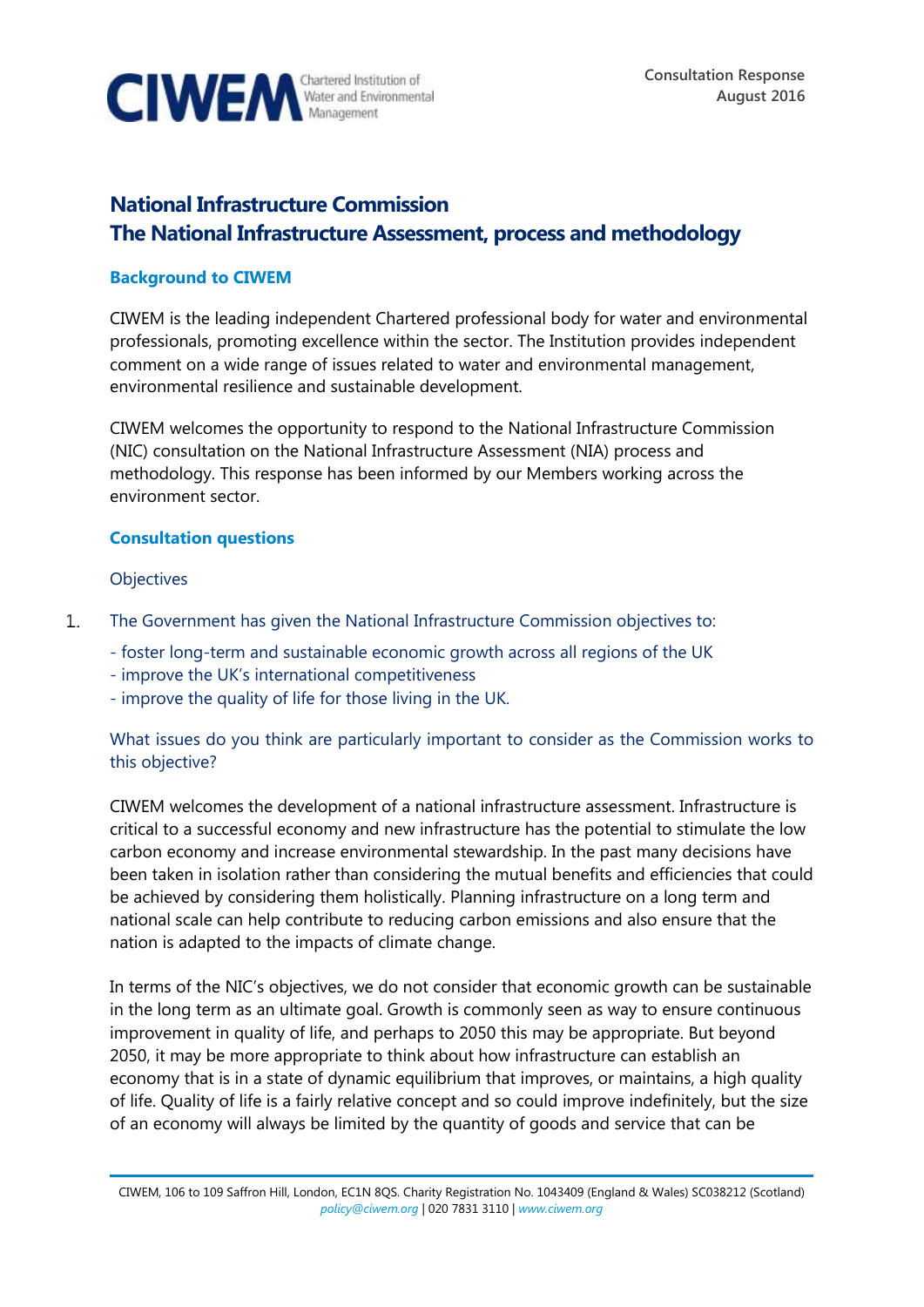physically traded. Objective 3, improving quality of life, relative to the size of the economy, should therefore be the more important objective.

Improving the UK's international competitiveness will also arguably need more emphasis in the wake of the UK's decision to leave the European Union.

We also consider that the NIA should also have an objective to ensure that infrastructure, particularly critical infrastructure, is resilient.

## **Principles**

- 2. Do you agree that, in undertaking the NIA, the Commission should be:
	- Open, transparent and consultative
	- Independent, objective and rigorous
	- Forward looking, challenging established thinking
	- Comprehensive, taking a whole system approach, understanding and studying interdependencies and feedbacks?

Are there any principles that should inform the way that the Commission produces the NIA that are missing?

Yes we agree the Commission should adopt all of these principles. It should also be evidence based and take a risk-based approach.

The notion of being "objective" implies the use of facts and figures, but there are some issues particularly where interdependencies are involved where there are not enough facts or data. In these cases we can only rely on subjective discussion, reasoning and intuition of experts to provide a risk based approach.

## **Sectors**

3. Do you agree that the NIA should cover these sectors in the way in which they are each described?

Yes CIWEM agrees with these broad sectors.

Energy is particularly key as it possibly has more interdependencies with the other sectors than any other individual sector. We are pleased to see the inclusion of low carbon heating given the context of the UK's carbon targets. It should also include energy from waste where appropriate.

Flooding should have more emphasis on prevention (e.g. not locating in, or relocating from, high risk areas). It should also ensure that future developments do not add to flood risk. The Commission is only looking to 2050 but it should keep in mind the potential impacts of flood risk, particularly from sea level rise, beyond this. The current framework for business cases uses a planning horizon up to 100 years in 3 epochs so the NIA should aim to fit in with this.

Waste, especially given the outcome of the recent referendum of the UK's membership of the European Union, is particularly critical to the UK as a heavily populated and developed island.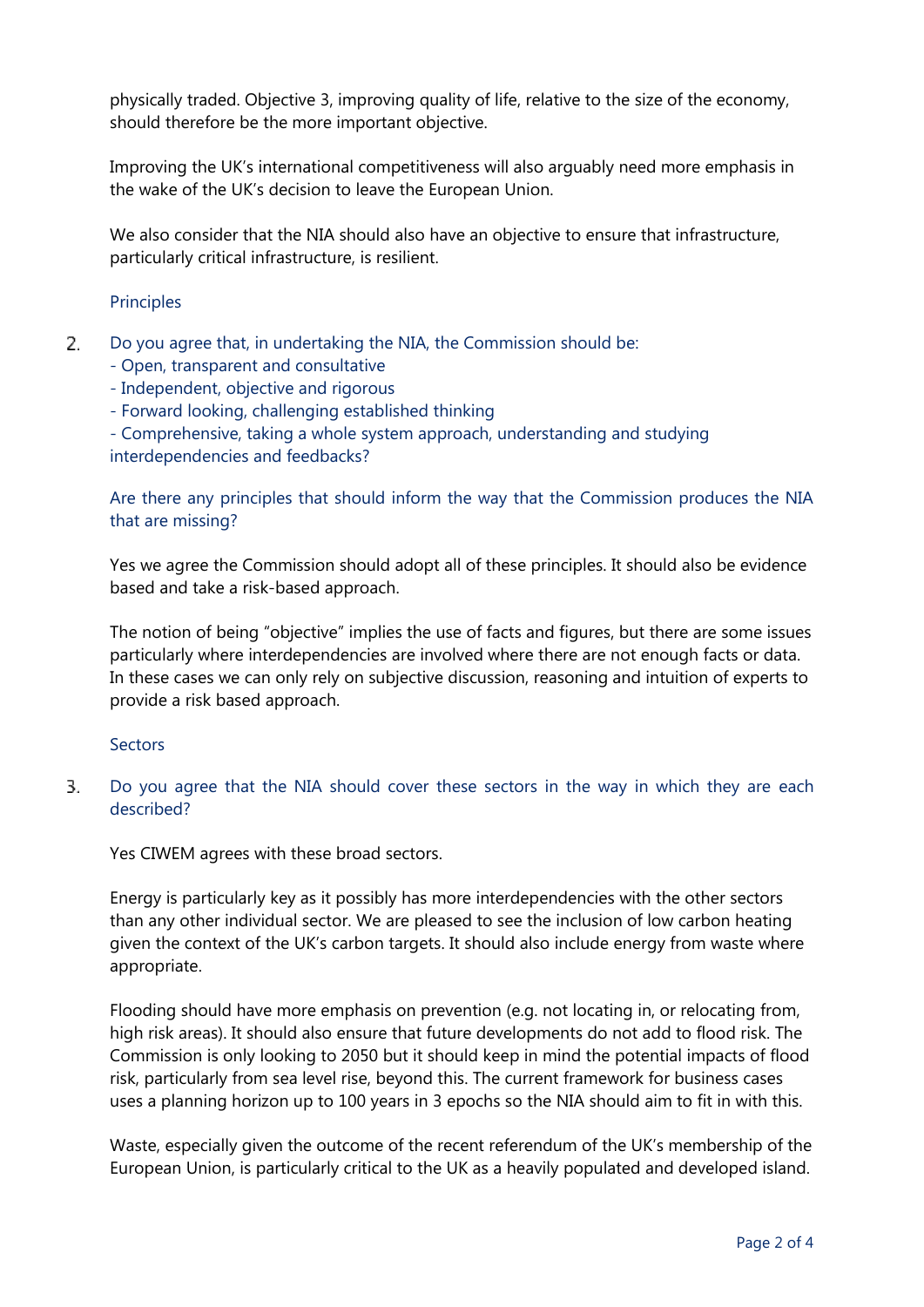A very significant focus within the subject of waste should be the issue of internal reuse of waste (for example, industrial symbiosis and the circular economy).

There is an implication throughout the consultation document that there is a need to increase the capacity of, or reduce the impact of, existing infrastructure use. However, there is not much emphasis on actually reducing the demand on the infrastructure networks. Perhaps this is a valid assumption, but CIWEM believes encouraging the reduction of demand (particularly for water, energy and waste) should be a part of the main objectives.

#### $4.$ Are there particular aspects of infrastructure provision in these sectors which you think the NIA should focus on?

The NIA should particularly focus on co-location of infrastructure and interdependencies, for example the development of heat networks and locating power generation close to large users or vice versa, in order to optimise infrastructure efficiencies.

Maintenance/maintainability of subterranean infrastructure across all the appropriate sectors will be important, especially "smaller" infrastructure like pipes and cables where the spatial scale makes locating and working around them more challenging. Specifically where maintenance of one infrastructure network reduces the efficacy of another infrastructure network e.g. replacement of buried water mains necessitating the closure of a road.

5. The NIA will seek to pull together infrastructure needs across sectors, recognising interdependencies. Are there particular areas where you think such interdependencies are likely to be important?

Please see the answer to question 4.

6. Do you agree that the NIA should focus on these cross-cutting issues?

Yes this seems comprehensive.

#### $7<sub>1</sub>$ Are there any other cross-cutting issues that you think are particularly important?

We believe that the balance between capital expenditure and operational expenditure in new infrastructure, as well as considering the maintenance and extension of the life of existing assets, should be a focus for the NIA.

8. Do you agree with this methodological approach to determine the needs and priorities?

Yes, the methodology appears to be logical. Prioritisation will be the most difficult and working across government departments will be essential.

9. Do you have examples of successful models which are particularly good at looking at longterm, complex strategic prioritisation in uncertain environments?